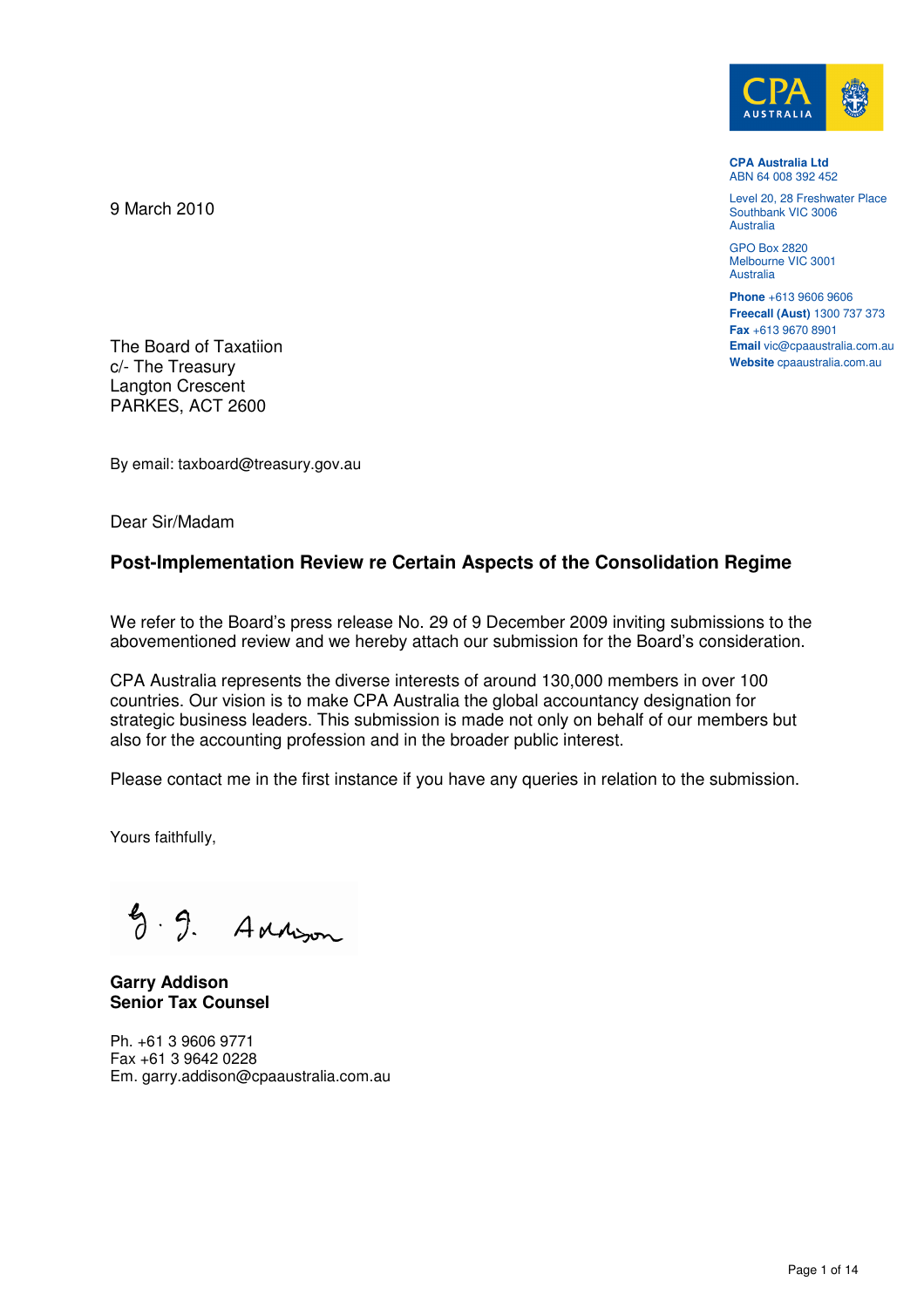

## **CPA Australia Submission to the Board of Taxation**

#### **Post-Implementation Review Re Certain Aspects of the Consolidation Regime - Comments on questions raised in Discussion Paper**

## **Question 2.l**

#### **(a) In light of the policy drivers behind the introduction of the consolidation regime, do the single entity rule and the inherited history rules serve to increase business efficiency and integrity of the Australian tax system?**

These single entity rule (SER) and inherited history rules have increased business efficiency in that they have removed tax impediments to business reorganisations, and have reduced the need to consider the tax implications of group reorganisations and other transactions within groups. In relation to the integrity of the tax system, the treatment of consolidated groups as a single entity for certain purposes has removed opportunities to cascade losses in a chain of group companies, as well as the double taxation and loss duplication that previously occurred on the disposal of assets followed by a disposal of equity interests.

However, the rules have also given rise to uncertainty, particularly in the context of various issues identified in the discussion paper such as the application of the SER to intra-group assets, and the interaction between the SER and inherited history rules and other areas of the income tax laws. This uncertainty has reduced the overall business efficiency gains that would otherwise have resulted from the introduction of the consolidation rules.

#### **(b) For those corporate groups that have elected into the consolidation regime, has the introduction of the consolidation regime reduced the ongoing tax compliance costs associated with carrying on the group's business? If not, what are seen as the key impediments to achieving reduced compliance costs?**

Certain aspects of the consolidation rules have resulted in a reduction in compliance costs. In particular, the SER, as noted above, has increased business efficiency and removed the need for certain integrity measures in the income tax legislation.

However, as noted earlier, there are some aspects of the application of SER and the inherited history rules in particular circumstances (and, indeed, other parts of the consolidation rules) that have given rise to uncertainty which, even after consultation, remain unresolved. For example, the treatment of deferred tax assets and liabilities under the consolidation rules is still an area of significant uncertainty. Furthermore, many issues that were identified as requiring legislative amendment remain outstanding or have only recently been addressed through the introduction of Tax Laws Amendment (2010 Measures No. 1) Bill 2010 into Parliament. Importantly, some of the amendments in that bill have retrospective effect from 1 July 2002. Accordingly, the compliance cost savings arising from the treatment of consolidated groups as a single entity, and the removal of the need for certain integrity measures, have been reduced by the costs associated with addressing uncertain aspects of the consolidation rules and the additional costs that will be incurred by consolidated groups as they consider the implications of the amendments contained in Tax Laws Amendment (2010 Measures No. 1) Bill 2010 and, as a result, amend prior year tax returns.

## **(c) For those corporate groups that have not yet elected to consolidate, what are the key concerns that are keeping corporate groups out of the consolidation regime?**

The majority of corporate groups that have not elected to consolidate are small-to-medium (SME) enterprises. Our comments on why SMEs have chosen not to form consolidated groups are contained in our response to question 6.1. However, in brief, many SMEs do not operate through corporate structures and, where they do, the benefits of applying the consolidation rules have been outweighed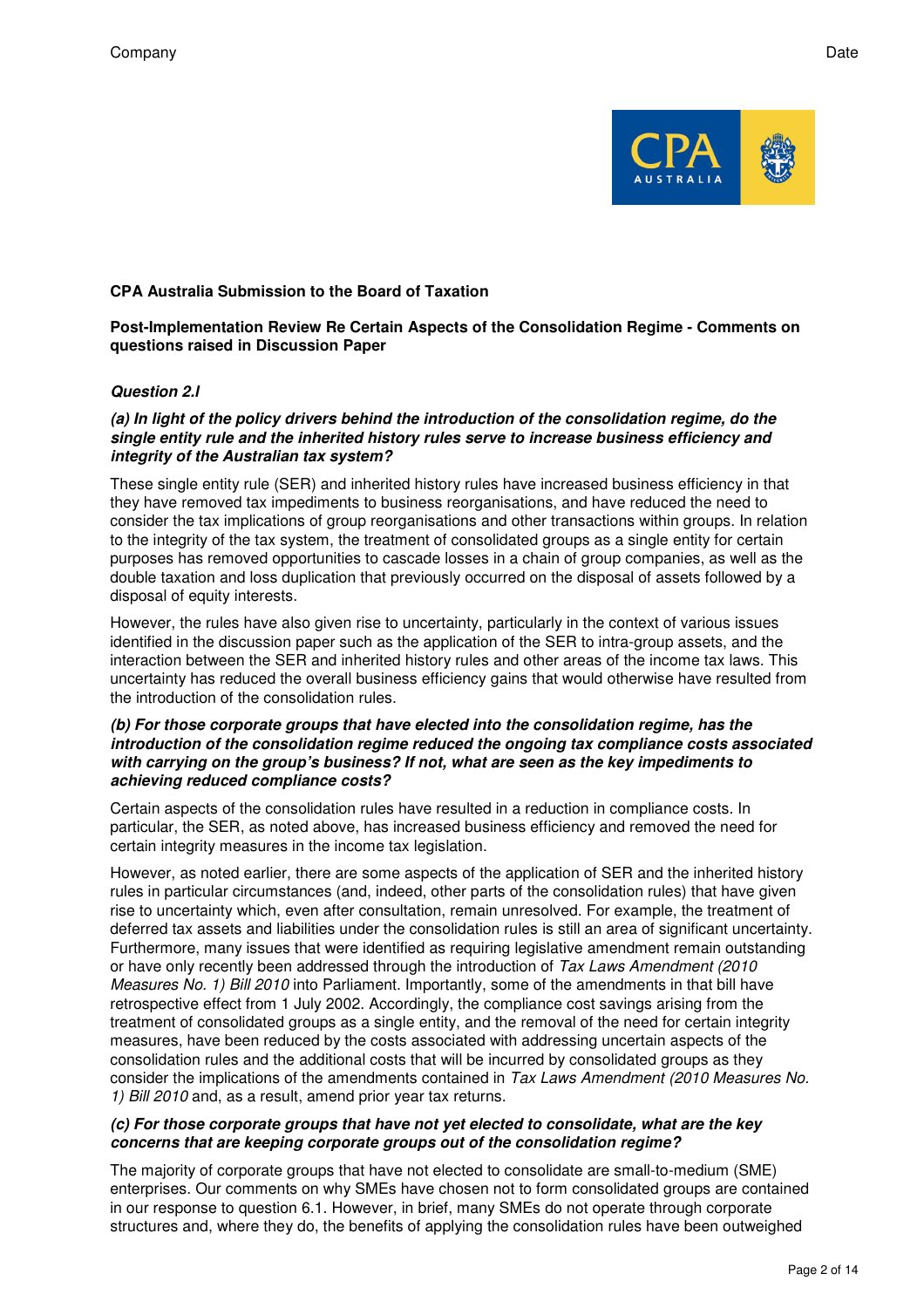by the complexity associated with those rules. In other words, there has been a perception that the consolidation rules would complicate rather than simplify the tax affairs of SMEs.

Outside of the SME market, we are aware of at least one instance where a new eligible tier-1 company did not join a MEC group because the required notifications were not made to the Commissioner within the stipulated timeframes. During the relevant income year, the foreign parent of a multinational group had made an acquisition. As a result of the acquisition, an Australian resident company became an eligible tier-1 company of an existing multiple entry consolidated (MEC) group. The existing MEC group was not involved in the restructure and was not aware of the acquisition of the new eligible tier-1 company. Furthermore, the complex global structure of the group and the lack of awareness of the election requirements of the executives of the foreign parent involved in the transaction, meant that there was no communication of the acquisition until after the existing MEC group had already lodged its tax return for the income year. The Commissioner was unable to defer the due date for lodgement of the choice to add the company to the MEC due to the decision in McIntosh  $v$  FCT<sup>1</sup>. It is noted that this outcome may need to be revisited in light of the amendments contained in Tax Laws Amendment (2010 Measures No. 1) Bill 2010 once that bill is passed. However, this example was intended to illustrate that some groups may have chosen to consolidate, or to bring new members into an existing MEC group, but those choices may have been invalid because they were not made in the approved form or simply not made within the requisite timeframes.

Another situation where corporate groups have stayed out of consolidation is where they have significant tax losses and the special trial year testing to bring the losses into consolidation has raised doubts as to the ability to bring losses into the group. However, this issue will diminish over time as these pre-consolidation losses are used up.

l <sup>1</sup> [2008] FCA 1949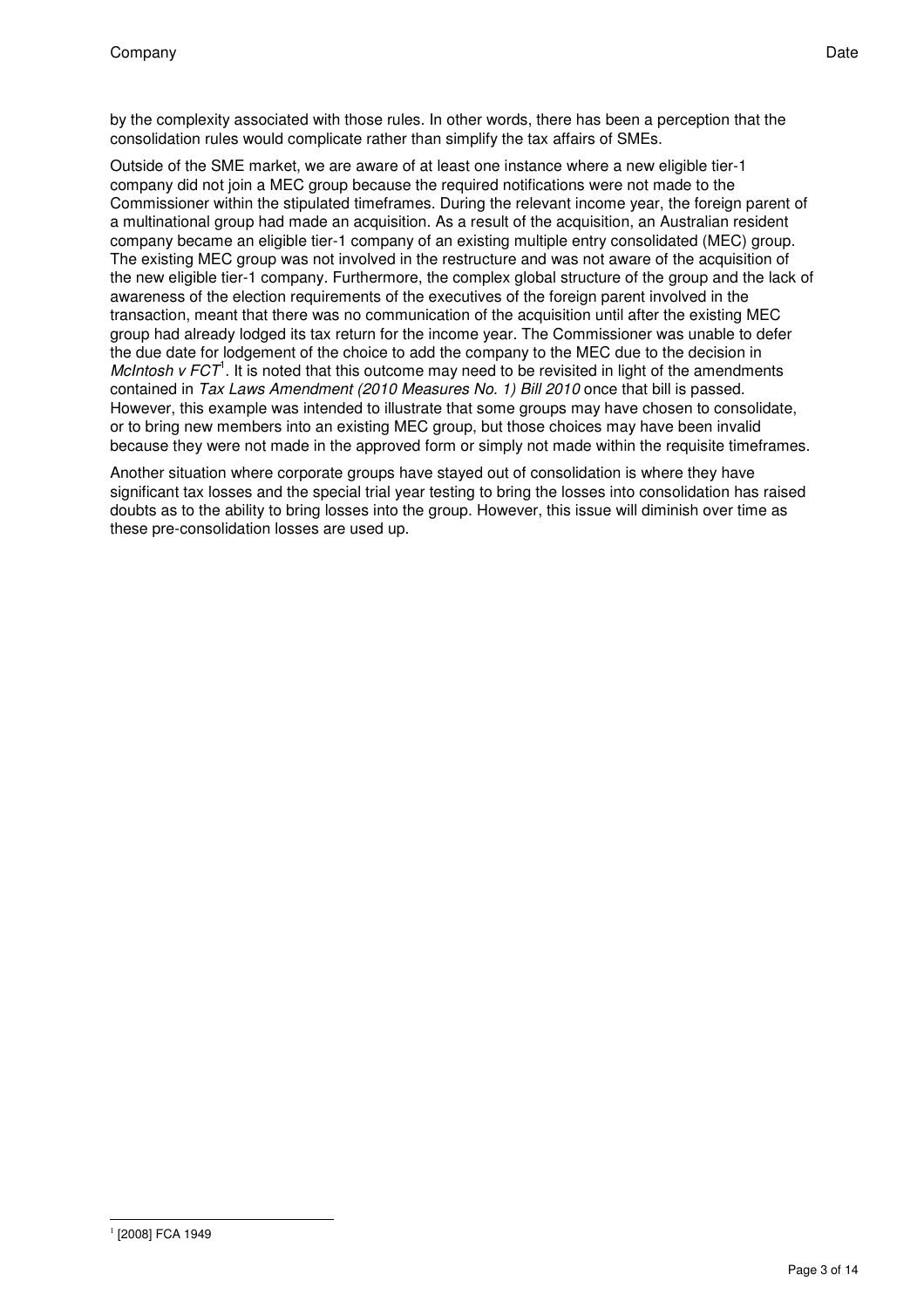## **Question 3.1**

#### **(a) Is the operation of the single entity rule effectively meeting its stated policy intent of simplifying the tax system, reducing taxpayer compliance costs, and increasing the economic efficiency and integrity of the tax system?**

Consistent with the comments made earlier, the SER has generally achieved this policy intent but its effectiveness has been hampered by uncertainty associated with the application of the rule in certain circumstances. Instances of where this uncertainty has arisen are discussed below.

## **(b) If not, in what circumstances is the single entity rule failing to meet its intended policy objectives, and what is the practical impact of this failure on consolidated groups?**

The practical effect has been reduced business efficiency and increased compliance costs.

#### **(c) How can the operation of the single entity rule be improved to ensure it achieves its intended outcomes?**

Potential improvements to the SER are discussed later in this submission. In some cases, it is our view that legislative refinements will be required.

## **Question 3.2**

### **(a) Are additional rules needed in the income tax law to support the operation of the single entity rule (section 701-1) to ensure the rule achieves its policy intent? If so, what supporting principles are needed?**

The SER itself does not require amendment. However, consideration should be given to extending its application in certain circumstances, or to ensuring it operates appropriately, for example, where third parties are involved.

## **(b) Should the income tax law contain specific exceptions to the operation of the single entity rule? If so, what should those exceptions be?**

No comments.

## **(c) Does section 701-85 of the ITAA 1997, which sets out the approach to the interpretation of the core consolidation provisions, increase uncertainty in the application of the single entity rule? If so, how can this uncertainty be alleviated?**

Section 701-85 effectively states that the SER (and the inherited history rules) are subject to any other provision that so requires, either expressly or impliedly. While the theoretical application of section 701-85 has been recognised by the ATO<sup>2</sup>, there have been no examples of when the provision will be applied. It is referred to in several taxation determinations<sup>3</sup> but, in each case, the ATO has concluded that the SER 'does not operate to defeat a clearly intended outcome under provisions outside the consolidation rules'. Accordingly, at least in the circumstances set out in those taxation determinations, the ATO has relied on established approaches to statutory interpretation<sup>4</sup> without having recourse to section 701-85.

There is one private ruling<sup>5</sup> where the ATO has indicated that section 701-85 would not be applied to modify the application of the SER to capital restructuring transactions that occurred within a consolidated group. The taxpayer had specifically requested the ATO to rule upon the application of that provision. The facts of the ruling involved a member of a consolidated group (A Co) that obtained third party bridging finance to acquire all of the shares in another company (B Co). After joining the consolidated group, B Co entered into long term borrowings which it on lent to A Co as an unsecured interest bearing intercompany loan. A Co used the funds to repay the bridging finance. The ruling indicates that, under the SER, the transactions between A Co and B Co were intra-group dealings between members of the same consolidated group which have no income tax consequences. As to the application of section 701-85, the ruling states that 'having regard to the overall context in which

-

 $2$  TR 2004/11 Income tax: consolidation: the meaning and application of the single entity rule in Part 3-90 of the Income Tax Assessment Act 1997, paragraphs 41 and 42

<sup>3</sup> TD 2004/40, TD 2004/41, TD 2004/47, TD 2004/48 and TD 2004/81

 $4$  TR 2004/11, paragraphs 8(c), and 26 - 28

<sup>5</sup> Private Ruling Number 50749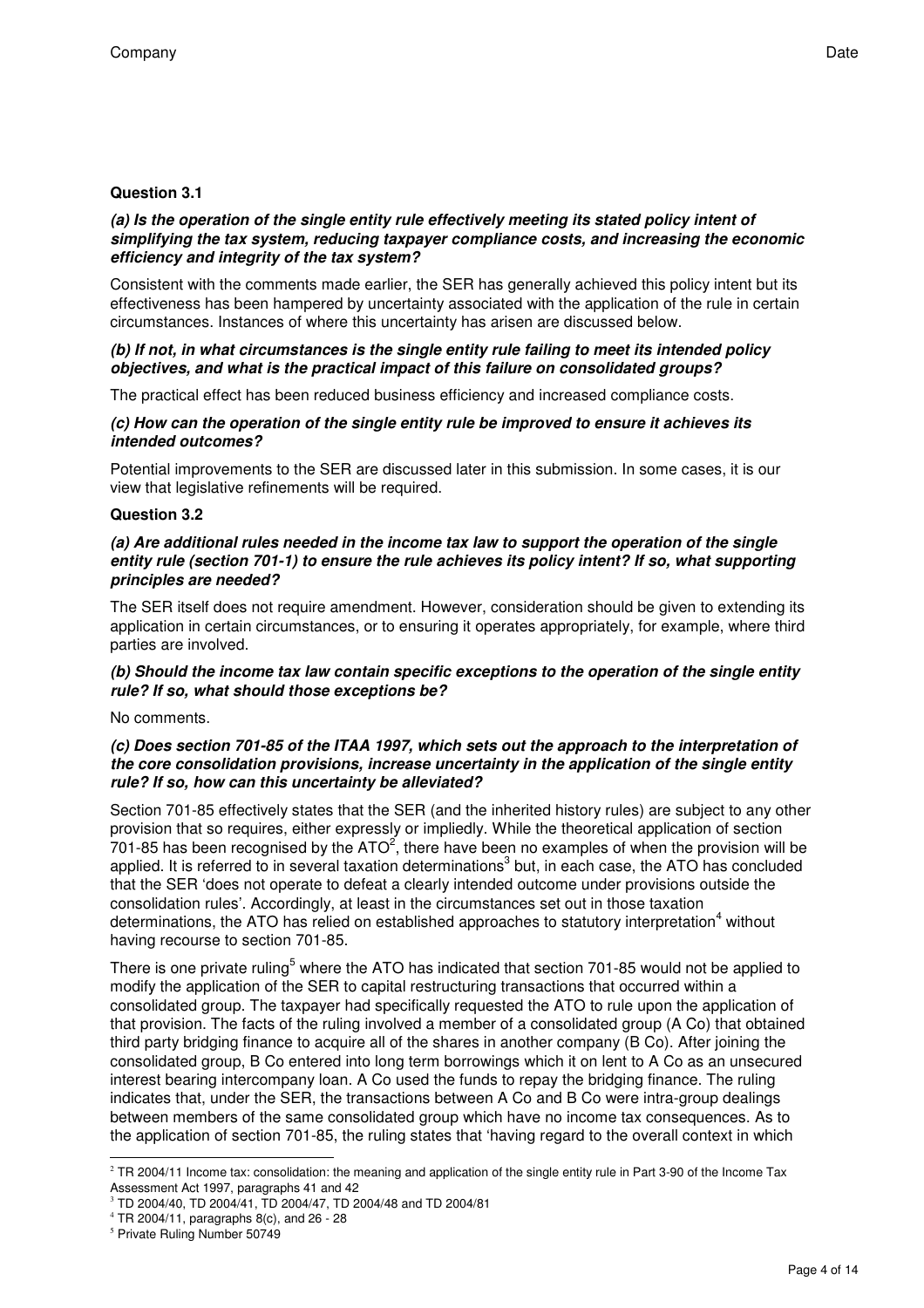the proposed capital re-structure is to take place, we consider that the application of the SER to the intra-group transactions that form the basis of the re-structure will not be modified as a result of the application of section 701-85 of the ITAA 1997.'

Extrinsic materials are also unhelpful with the explanatory memorandum to the New Business Tax System (Consolidation) Bill (No. 1) 2002 providing one example – that the operation of the inherited history rules will be affected by the rules covering the treatment of losses and franking credits.

In summary, there is no guidance on the types of scenarios to which the drafters intended section 701- 85 would apply and the ATO, in various taxation determinations it has released, seems to be of the view that it can reach an appropriate outcome through the application of general statutory interpretation principles. Accordingly, section 701-85 does increase the uncertainty in the application of the SER since it is a very broadly worded provision and it is not clear when it was intended to apply (or when the ATO would seek to apply it).

Our view is that the provision should be retained given some of the anomalous outcomes arising from the application of the SER. However, we strongly recommend that guidance be obtained by the ATO on when it would seek to apply section 701-85. This guidance should then be reconciled with the intention of the drafters in including that provision in the consolidation rules (it is acknowledged that the drafters may not have had specific scenarios in mind).

## **Question 3.3**

#### **(a) What concerns, if any, arise in relation to the announced changes to section 711-40 of the ITAA 1997?**

#### No comments.

## **(b) In what circumstances, if any, do you consider the taxation outcomes that arise when intragroup assets are acquired or disposed of to be inappropriate? What do you consider the appropriate outcome to be?**

## Intra-group debt

As noted in the discussion paper, the application of the SER using a divisional model has been adopted in practice. However, also as noted in the discussion paper, the ATO has recognised the need for some divergence from this model in particular circumstances, namely for debt like instruments. More specifically, TD 2004/33 and TD 2004/83 treat the assignment of an intra-group debt to a third party as the borrowing of money or the issue of an interest (i.e. the creation of a right). We note that the reverse transaction is outlined at example 3.1 of the discussion paper. The example states that the debt is assigned by Third Party Co to another member of the consolidated group for its market value of \$25m. However, there is no guidance on how this transaction will be treated under the consolidation rules. Based on TD 2004/33 and TD 2004/83, the debt would arguably cease to exist. Given that the assignment of an intra-group debt outside of a group is treated by the ATO as the borrowing of money, one view would be that the assignment of such a debt to a group is the repayment of a loan. Further issues may arise where the debt is assigned for less than its face value. For example, if the face value of the loan was \$26m, would there be a debt forgiveness of \$1m? It is noted that the debt will not actually have been forgiven but would the SER allow the transaction to be recharacterised?

#### Other assets

As noted above, TD 2004/33 and TD 2004/83 treat the assignment of an intra group loan to a third party as a making of a loan (a creation case). In other situations the assignment of intra-group assets to a third party is treated as a situation of an assignment of an existing asset. For instance TD 2004/34 treats the assignment outside of the group of an intra-group option as a disposal case (CGT event A1). The different treatment of different intra-group assets introduces an element of uncertainty around the application of the SER.

## Intra-group straddles

Issues with straddle contracts have been the subject of considerable consultation. We note that Tax Laws Amendment (2010 Measures No. 1) Bill 2010 will introduce amendments that will address double taxation issues concerns raised in respect of straddle contracts. However, the amendments will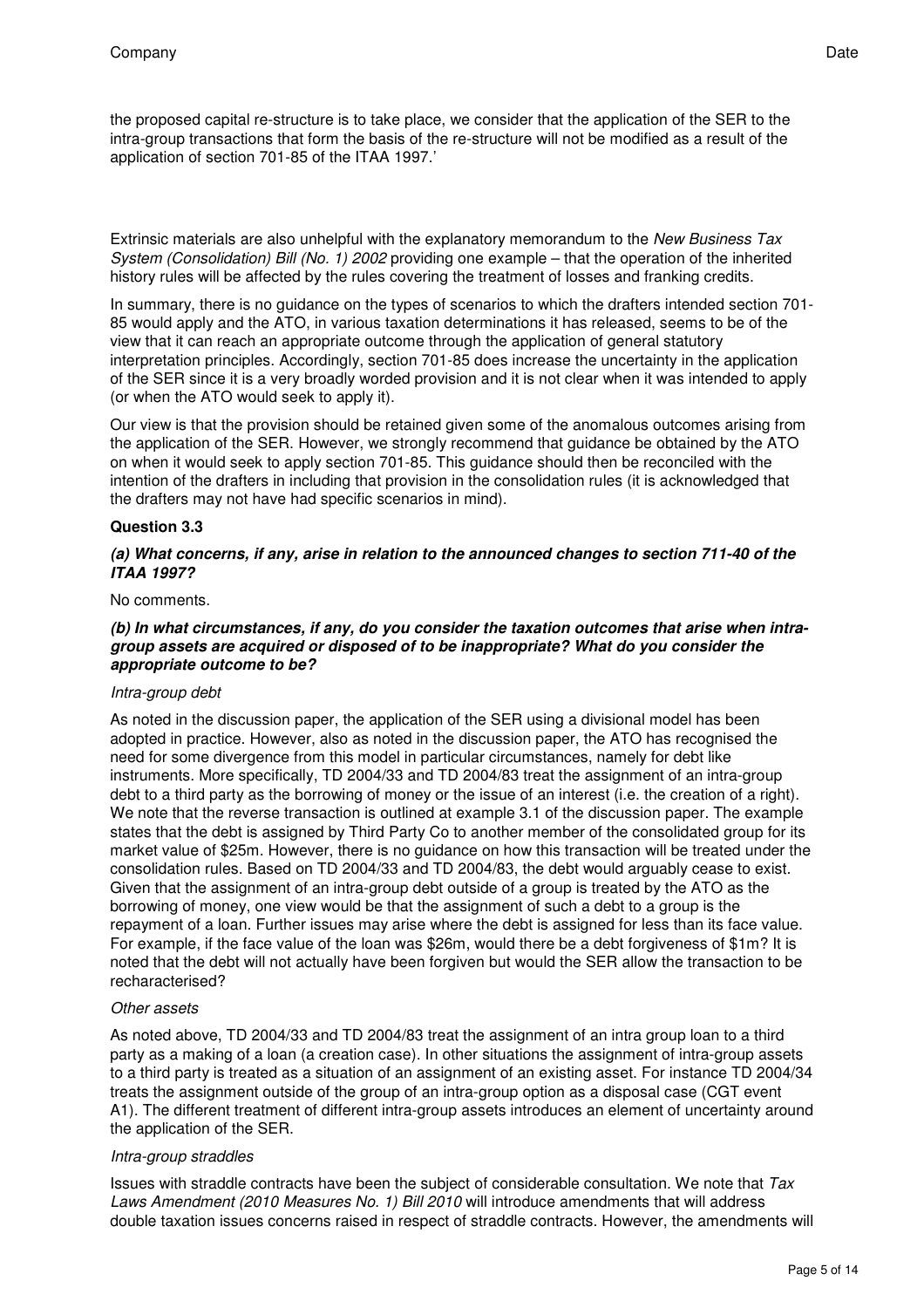not address intra-group straddle contracts. Furthermore, the ATO has a series of taxation determinations that set out the ATO's views on the treatment of straddle contracts $^6$ . However, those determinations expressly provide that they do not apply if the entities entering into the contract are members of the same consolidated group at either the contract time or the time just after the contract is completed.

## **Question 3.4**

## **(a) Are there any circumstances, in practice, where the history of an intra-group asset (other than its history as a divisional arrangement) is relevant to determine its tax treatment when it ceases to be owned by the group?**

No comments.

## **(b) If any other history of an intra-group asset is relevant, are any modifications to the income tax law required to allow that history to be recognised?**

Before the introduction of the consolidation rules, many corporate groups included 'in-house' finance companies which borrowed funds and on-lent those funds to other companies within the groups. Gains and losses such as foreign exchange gains and losses made by those finance companies on borrowings from outside of the group may have been on revenue account depending on the purpose of the borrowing<sup>7</sup>. Upon the formation of a consolidated group, the borrowings will be treated as having been entered into by the head company and the intra-group loans will be disregarded under the SER.

A question arises as to whether the formation of the consolidated group may change the character of the borrowings from third parties outside of the group. Assuming that the characterisation of any foreign exchange gains or losses depends on the purpose of the borrowing (as the authorities would tend to suggest), one view might be that the original purpose of a finance company in entering into a borrowing would be inherited by the head company as result of the entry history rule (i.e. a purpose of on-lending at a profit). However, the effect of the SER must also be taken into account. More specifically, does the SER require the recharacterisation of the transactions that were previously entered into by the finance company? That is, would the head company be treated as having entered into the borrowings not for the purpose of on-lending those funds (since the intra-group loans are disregarded under the SER) but instead for the purpose of whatever the funds were ultimately used for within the group (e.g. for working capital)? If the SER does result in this recharacterisation, the next question is whether the SER or the entry history rule takes precedence.

A similar issue arose in TD 2004/36, which considers whether the head company of a consolidated group can claim a deduction under section 8-1 for interest paid on funds borrowed before consolidation and on-lent interest-free to a subsidiary member of the consolidated group. Before consolidation, the head company would have been able to support the deductibility of the interest if there was a reasonable expectation that dividends would be received<sup>8</sup>. However, following the formation of the consolidated group, the prospect of future dividends can no longer be a basis for the deductibility of the interest because intra-group transactions are ignored under the SER. The taxation determination essentially requires the purpose of the borrowing and the use of the borrowed funds to be revisited in determining the ongoing deductibility of the interest under section 8-1.

In addition, it should be made clear that, despite the SER, different subsidiaries within the group can carry on businesses as a "division" within the consolidated group. For instance, a treasury subsidiary's loans to entities outside the group, such as foreign subsidiaries, should be treated as loans made as part of a money lending business even if the main activity of the consolidated group is, say, manufacturing or mining.

<sup>-</sup>6 TD 2008/29, TD 2008/30 and TD 2008/31

<sup>&</sup>lt;sup>7</sup> Refer to decisions such as that of the Full Federal Court in Hunter Douglas Ltd v FCT (1983) 78 FLR 182, the High Court in Avco Financial Services Ltd v FCT (1982) 150 CLR 510 and the High Court in Commercial and General Acceptance Ltd v. Federal Commissioner of Taxation 77 ATC 4375

<sup>8</sup> FC of T v. Total Holdings (Aust.) Pty Ltd (1979) 79 ATC 4279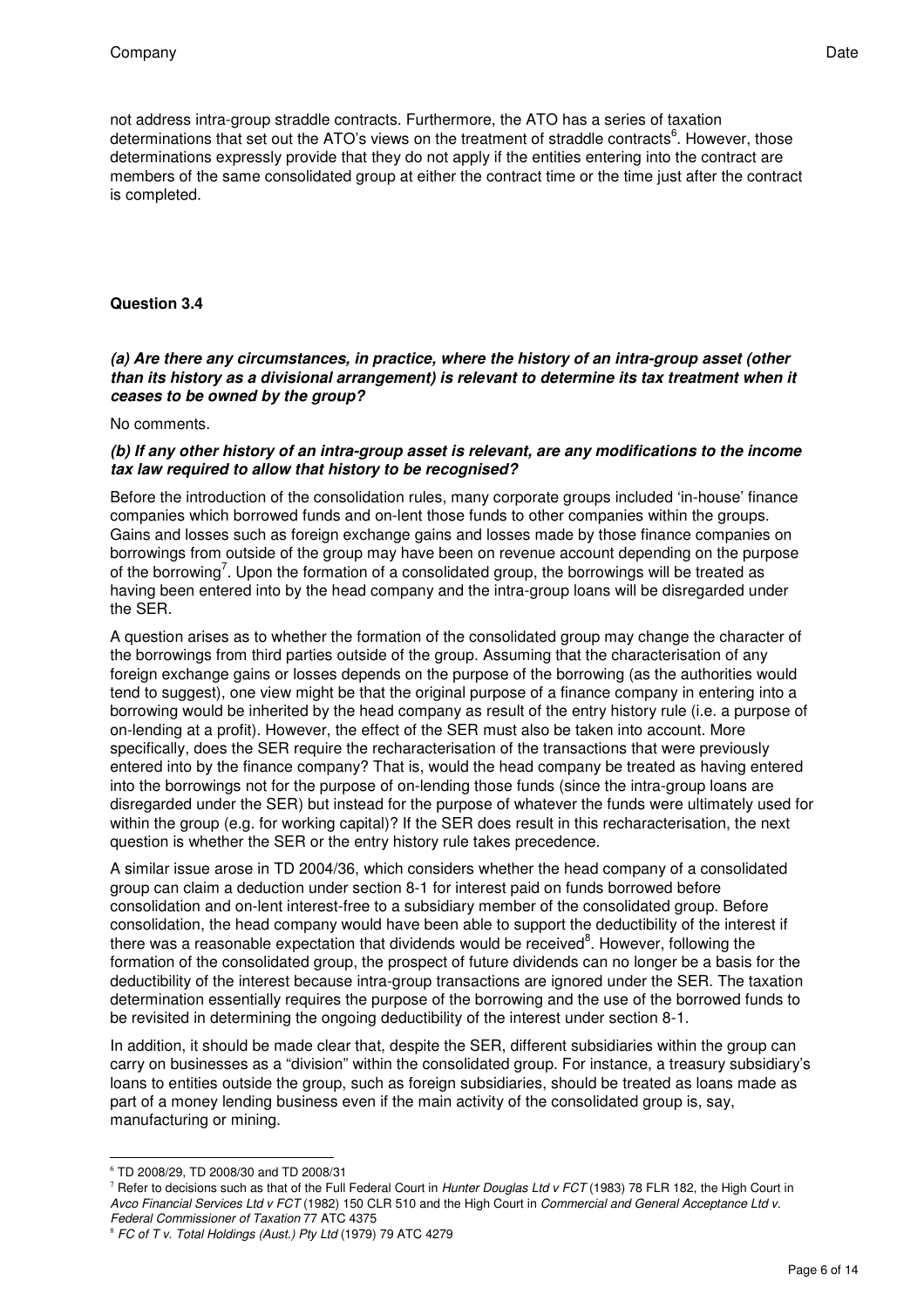## **Question 3.5**

## **(a) Are there other situations which are not identified in this Chapter where a third party may be required to reconstruct intra-group transactions?**

## Division 974

Consider a member of a consolidated group that issues a convertible note that is an equity interest to another member of the group for \$1m who then lends the funds at interest to an entity outside of the group. The loan would ordinarily be characterised as a debt interest (assuming all of the conditions for the debt test are satisfied). However, it must be queried whether section 974-80 could potentially apply to the entity given that interest is essentially funding returns on an equity interest. Although that equity interest would be ignored under the SER, the entity outside of the consolidated group arguably still 'sees' that interest.

## Commercial debt forgiveness

As recognised in the discussion paper, a debt forgiveness within a consolidated group may still have implications for companies that are outside the group but which are under common ownership. Similar to the approach that will be adopted prospectively by the Tax Laws Amendment (Transfer of Provisions) Bill 2009 exposure draft should it become law, we recommend that Subdivision 245-G should be repealed retrospectively from 1 July 2002.

## Division 7A

The SER does not appear to apply in the context of Division 7A. The ATO takes the view that the SER does not apply to the calculation of the distributable surplus under section109Y when a private company that is a head company or subsidiary member of a consolidated group makes a payment or a loan, or forgives a debt to a shareholder (or shareholder's associate) outside of the consolidated group<sup>9</sup>. A further example would be the application of section 109T where one member of a consolidated group makes a loan to another member of the same group who then lends those funds to an associate of the head company or a shareholder in the head company. Another example might be the application of section 109XA where a trust that is a member of a consolidated group owes an unpaid present entitlement to another member of that group, and makes, say, a payment or loan to a shareholder (or shareholder's associate) outside of the group.

## Division 152

The ATO has released a series of taxation determinations that address the application of the small business CGT concessions in Division 152 to consolidated groups<sup>10</sup>. In all of those determinations, the ATO applies the SER except for TD 2004/47. That determination considers whether the SER affects the application of the controlling individual test in paragraph  $152-10(2)(a)^{11}$  when a CGT event happens to a share or trust interest that is a membership interest in a subsidiary member (company or trust) of a consolidated group. The determination concludes that the SER does not prevent recognition of a subsidiary member or membership interests in the subsidiary member for the purposes of paragraph 152-10(2)(a). Accordingly, it was not possible for the head company to claim the small business 50% reduction in respect of a capital gain made on the disposal of shares in the subsidiary member.

## Subdivision 705-C

-

The ATO has released two ATO Interpretative Decisions<sup>12</sup>, which express the view that Subdivision 705-C will not apply where a single entity that is not a member of a consolidated group or a MEC group acquires a consolidated group or all of the eligible tier-1 companies of a MEC group, and immediately makes a choice to form a consolidated group. These interpretative decisions were

<sup>&</sup>lt;sup>9</sup> TD 2004/68 Income tax: consolidation: Division 7A: if a private company that is a head company or subsidiary member of a consolidated group makes a payment or a loan, or forgives a debt to a shareholder (or shareholder's associate) external to the consolidated group, does the single entity rule apply to the calculation of the distributable surplus under section 109Y of the Income Tax Assessment Act 1936 ?

<sup>10</sup> TD 2004/44, TD 2004/45, TD 2004/46 and TD 2004/47

<sup>&</sup>lt;sup>11</sup> Note that this provision has been amended and now requires the taxpayer to be a CGT concession stakeholder in the object company of trust.

<sup>&</sup>lt;sup>12</sup> ATO ID 2009/160 and ATO ID 2010/40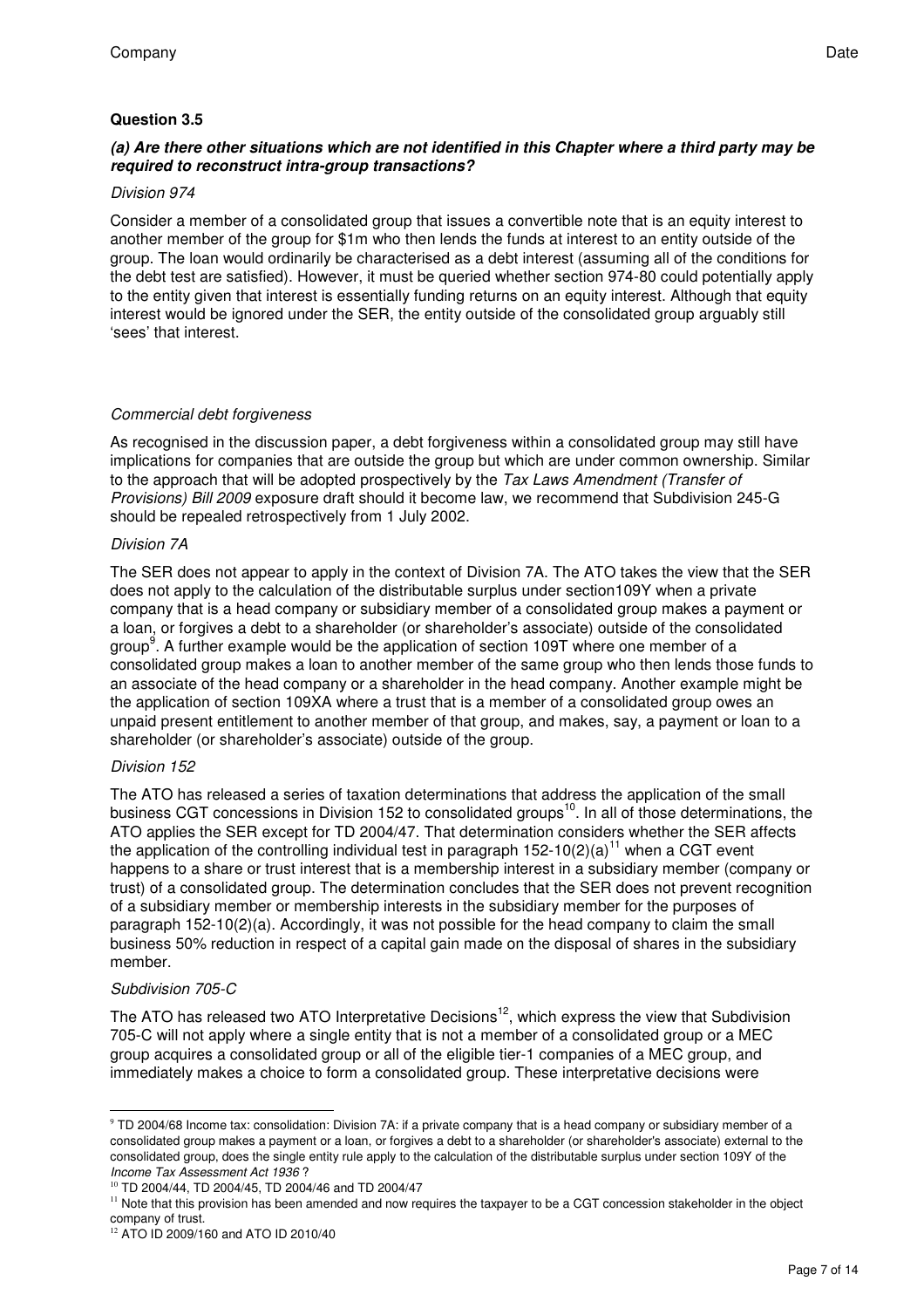.

released following extensive consultation with the ATO during which views were expressed that that the SER should arguably cover these scenarios such that Subdivision 705-C can be applied. Other scenarios raised in the consultation include a non-resident company that owns all of the shares in the head company of a consolidated group where that non-resident company becomes a resident, or a consolidated group that becomes wholly owned by another Australian resident company due to the cancellation of minority interests. We consider that it should be possible to apply Subdivision 705-C in these scenarios.

#### **(b) Should the single entity rule be extended to all third parties who have dealings with a consolidated group? If so, would any exceptions be required?**

It is difficult to unequivocally say that the SER should be extended to all third parties. It may need to be considered on a case-by-case basis.

#### **(c) Alternatively, should the single entity rule be extended to third parties who are directly related to a consolidated group (such as shareholders)? If so, would any exceptions be required?**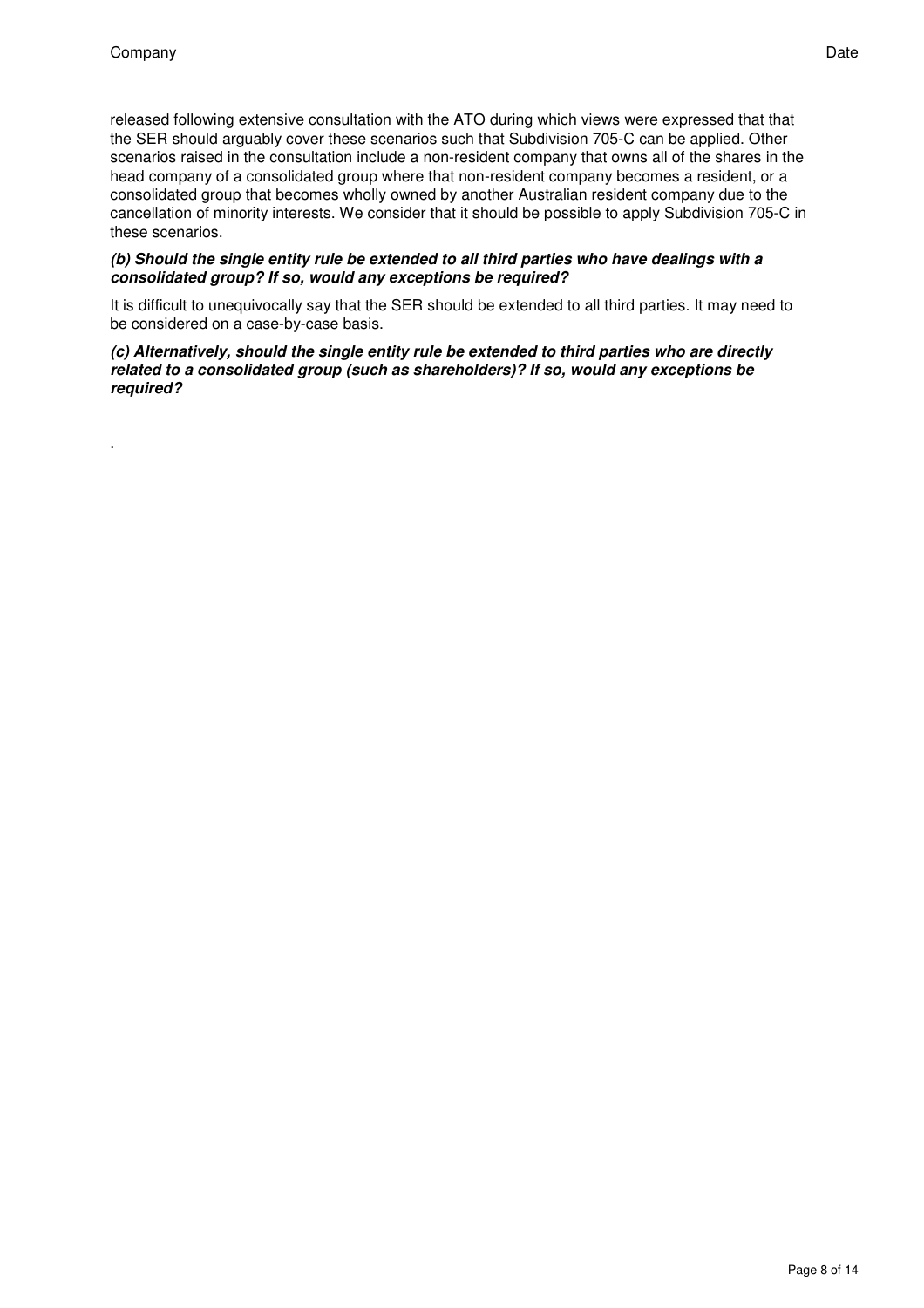This would be the preferable option. For example, consideration should be given to extending the SER to Division 7A and Division 152.

## **(d) As a further alternative, should the operation of the single entity rule outside the consolidation regime outside the consolidation provisions be considered o a case by case basis.**

It is difficult to make a generic statement as to whether the SER should operate outside the consolidation rules in all cases. Accordingly, we recommend that the application of the SER should be considered on a case by case basis.

## **Questions 4.1 and 4.2**

Where a trust joins or leaves a consolidated group part way through an income year, the main issues seem to be the calculation of a trust's net income for the non-membership period and determining present entitlement while a trust is a member of a consolidated group. It seems that the simplest way of overcoming these issues is to either treat the trust as a member of the consolidated group for the entire year in which it joins the group, or to defer the joining time until the following income year. These options would remove the issues that currently arise from the interaction between Division 6 and the consolidation rules. However, it is noted that these options would need to be considered in further detail to ensure that they gave rise to appropriate outcomes.

We note that any position reached in respect of these questions is dependent on the outcome of the appeal to the High Court from Bamford  $v$  FCT $^{13}$ .

## **Question 4.3**

## **(a) Does a trustee need to be a member of the same consolidated group as the trust? If yes, why? If not, why not?**

Our view is that a trustee does not need to be a member of the same consolidated group. Item 2 of subsection 703-15(2) clearly indicates that an entity that is a trust can be a subsidiary member. All that is required is that the trust be a wholly-owned subsidiary of the head company, that is, all the membership interests in the trust must be beneficially owned by members of the consolidated group. Membership interests are defined in section 960-135 and specifically include interests held by the members of a trust, which are beneficiaries, unitholders or objects of the trust. As noted at paragraph 4.24 of the discussion paper, under general law a trust is not a person that is distinct from that of the trustee. A trust represents the relationship between a trustee and a beneficiary where the trustee owns property for the benefit of others. On this basis, it may be arguable that the trustee automatically becomes a member of a consolidated group by virtue of the trust joining the group.

## **(b) If a trustee is not a member of the same consolidated group as the trust, do the core rules and other tax rules operate appropriately to deem the income and expenditure of the trust to be that of the head company?**

No comments.

## **(c) Should a trust be a member of a consolidated group if it has beneficiaries that are not members of the group? If yes, what other issues need to be resolved? If not, why not?**

Our view is that a trust should not be a member of a consolidated group if it has beneficiaries that are not members of the group. The clear policy behind the consolidation rules was that wholly-owned groups of entities could form a consolidated group and that trusts can only be members of a group if all of their membership interests are held by other members of that group.

However, we note that the Ralph Report<sup>14</sup> appears to have contemplated more 'relaxed' membership rules for discretionary or hybrid trusts<sup>15</sup>:

The 'wholly owned' principle can be applied where all the objects of a discretionary or hybrid trust are entities in a consolidated group. In this situation, it is clear that the 'wholly owned' principle has been satisfied and the trust should be included in that consolidated group. However, where this is not the situation, the Review considers 'ownership' of trusts with a discretionary component should be based on an 'objects' test. An 'objects' test will be easy to apply and to comply with. It will also provide certainty in its application.

<sup>-</sup><sup>13</sup> [2009] FCAFC 66

<sup>14</sup> Review of Business Taxation 1999, *A Tax System Redesigned*, Ralph Report, AGPS, Canberra

 $15$  Ibid, pages 519-520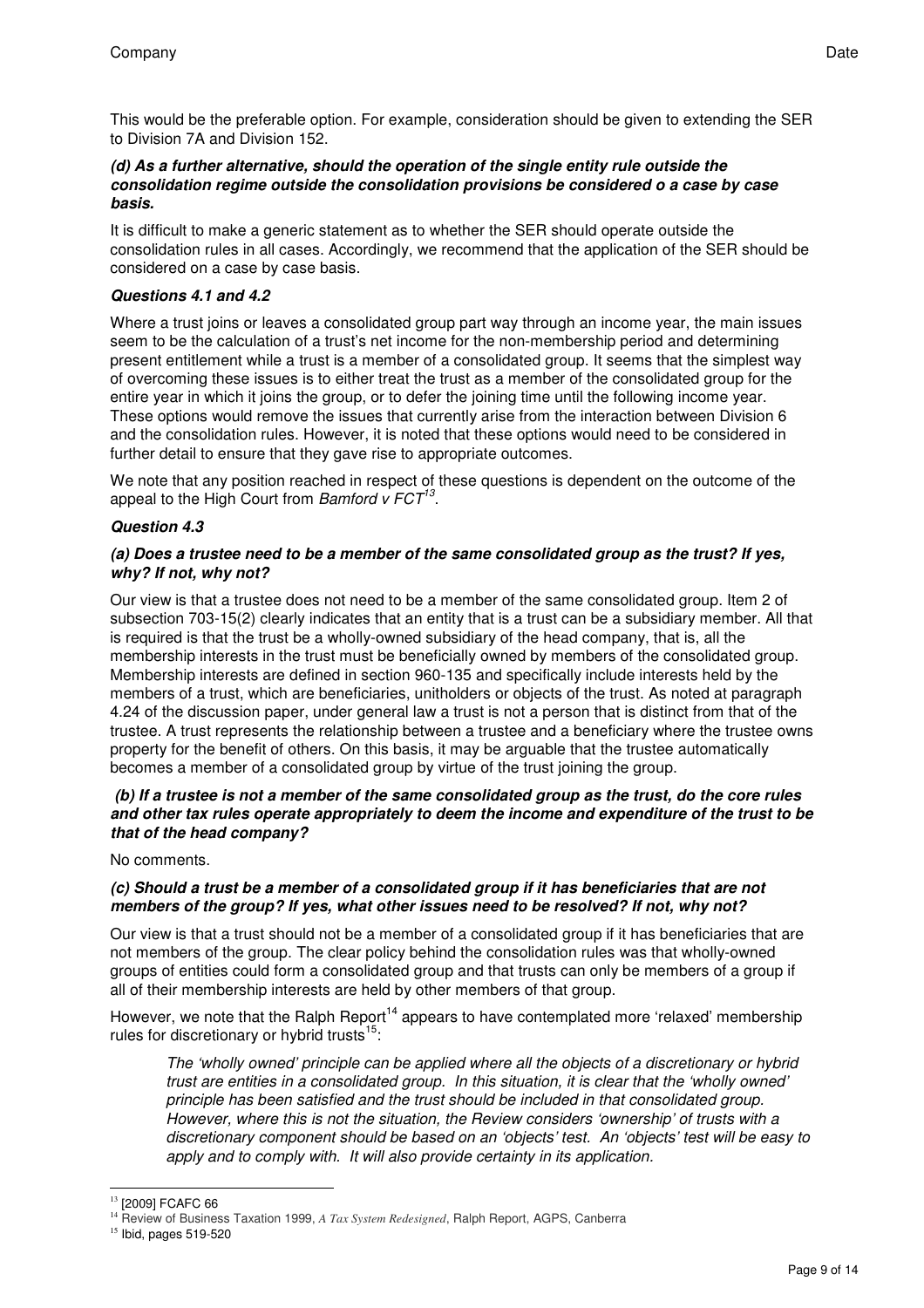This will mean that a discretionary trust will be included in a consolidated group if a member of the group is an object of the trust. Similarly, a hybrid trust will be included in a consolidated group if all of the fixed interests in the trust are held by members of the consolidated group and at least one member of the group is a discretionary object of the trust.

(Chapter 26 of A Platform for Consultation, pages 548 and 551). Such distributions will be subject to a final tax at the top marginal rate for individuals plus Medicare levy (in line with the family trust distributions tax in the existing trust loss measures).

However, a trust will not have to be included in a consolidated group if it can be shown that the control of the trust and the group is exercised by different taxpayers. Control would be determined having regard to the potential influence of the relevant entities, individuals and associates of entities and individuals, either acting alone or together.

Where a trust with discretionary objects is part of a consolidated group but is not the head entity of the group, any distributions made by that trust to objects outside the group will be subject to a final tax

If a trust with beneficiaries that are not members of a consolidated group can still be a member of that group, various issues may arise. For example, the interaction of the consolidation rules and Division 6 would need to be considered. Arguably the trust would not have 'income' or 'net income' since it would be a division of the head company under the SER. A question may arise as to whether beneficiaries outside of the group still 'see' the trust (i.e. how far the SER extends).

#### **(d) How can the current provisions be altered so they are workable and provide certainty?**

Legislative refinements should be introduced which clarify that a trust can be a member notwithstanding that the trustee is not also a member of that group. In relation to issues around provisions that operate on the basis of legal ownership, the head company of the consolidated group could be deemed to be the holder or the owner for the purposes of those provisions.

#### **Question 4.4**

#### **(a) Should non-resident entities that satisfy the foreign hybrid rules be members of a consolidated group? If yes, how is this consistent with the Government's policy intent that limits the types of entities that become members of a consolidated group?**

It is considered that it should be possible for foreign hybrids to be members of consolidated groups. The explanatory memorandum to the New Business Tax System (Consolidation) Bill (No. 1) 2002 stated $16$ :

Consistent with Recommendation 15.1(i) of A Tax System Redesigned , certain groups of wholly-owned entities will be provided with a choice to be taxed as a single consolidated entity.

That recommendation stated:

That consolidated income tax treatment for groups of entities ('consolidation') be introduced, based on the following six principles listed in A Platform for Consultation but subject to the modifications effected by Recommendations 15.2-15.6:

(i) consolidation is optional, but if a group decides to consolidate, all its wholly owned Australian resident group entities must consolidate

Although this recommendation appears to have only contemplated the consolidation of Australian resident group entities, the explanatory memorandum clearly indicated that there would be no residence requirements for partnerships to be members of consolidated groups $17$ :

No residency test applies to partnerships (other than corporate limited partnerships) [Schedule 1, item 2, subsection 703-15(2), column 3 of item 2 in the table] because a partnership will be a resident partnership for most income tax purposes where at least one of the partners is a resident. In a consolidation context, this will mean that a partnership whose partners are subsidiary members (having satisfied the Australian residence requirements themselves) will

-

<sup>&</sup>lt;sup>16</sup> Paragraph 3.2

<sup>&</sup>lt;sup>17</sup> Paragraph 3.62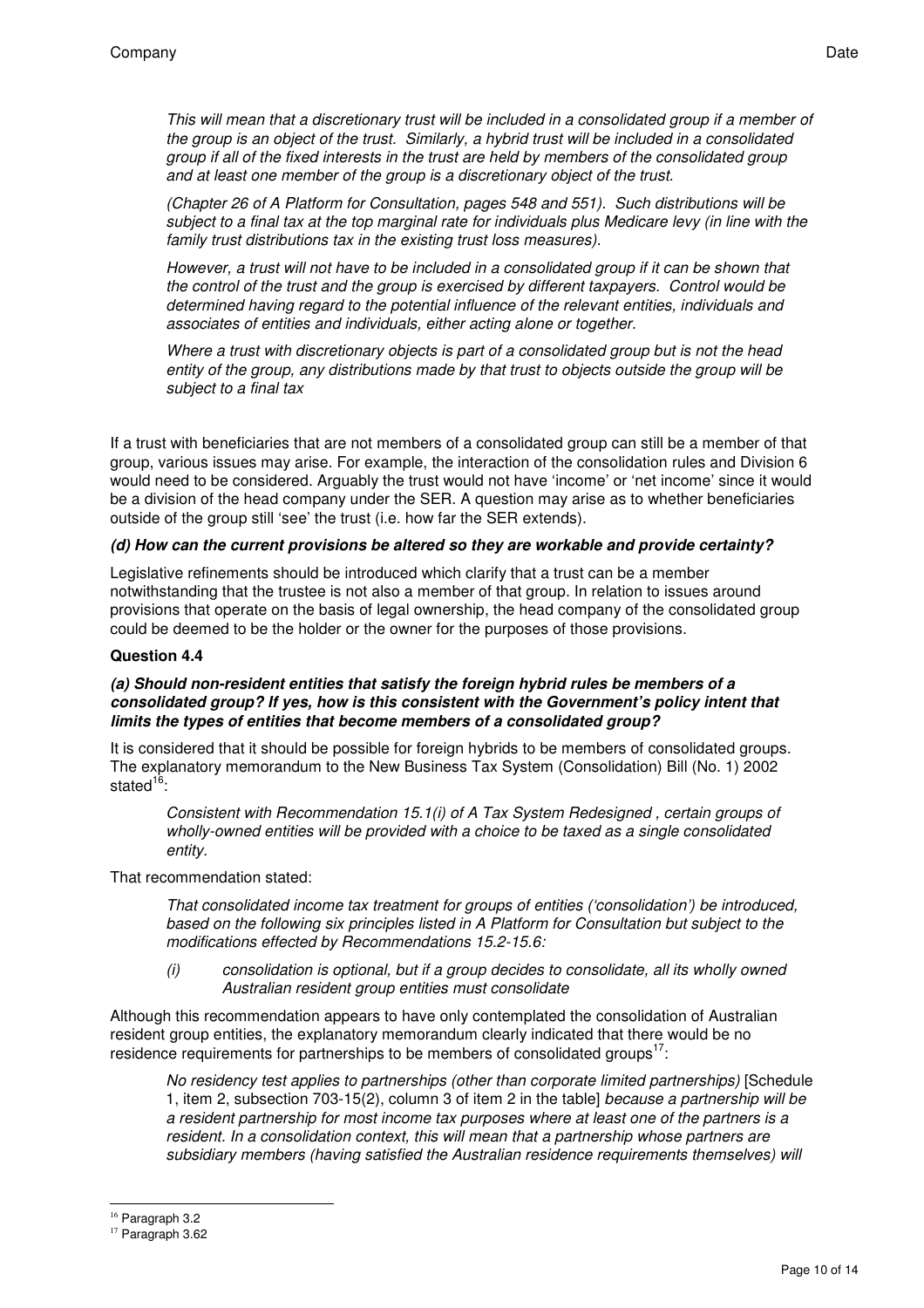## be a resident partnership for most income tax purposes. It is therefore unnecessary to impose a further residency test on partnerships.

The clear intention of the foreign hybrid rules was to treat foreign hybrids as partnerships for all purposes of the income tax laws. The consequential treatment of foreign hybrids as members of consolidated groups is not inconsistent with the original policy intent of the consolidation rules which, as noted above, simply required the partners in a partnership to be members of a consolidated group for the partnership to also be a member of that group.

## **(b) Would non-resident entities that satisfy the foreign hybrid rules effectively gain or be denied concessional treatment by becoming a member of a consolidated group?**

This question would need to be further considered in the context of the issues highlighted at question 4.4(c) below.

## **(c) If these entities can become members of a consolidated group, are there any integrity risks that need to be addressed? If so, what are they and what is the best way to resolve them?**

It is noted that an issues paper was previously submitted to the ATO, which requests guidance on various aspects of the interaction between the consolidation rules and the foreign hybrid rules. In addition to the question of membership, which has since been addressed by the ATO in ATO ID 209/149, the paper raises the following issues:

- where the joining entity was not a foreign hybrid in the income year prior to joining, whether the tax cost setting rules contained in section 830-90 or section 830-95 would apply to set the costs of the assets of the joining entity
- where the joining entity was a foreign hybrid in the income year prior to joining, whether the tax cost setting rules contained in Division 713 or the general partnership rules would apply to set the costs of the assets of the joining entity
- where the joining entity joins the consolidated group after the start of the "hybrid year", whether the tax cost setting rules contained in Division 713 or the general partnership rules would apply to set the costs of the assets of the joining entity
- where the joining entity was partly-owned prior to joining but subsequently became a foreign hybrid (when wholly-owned), whether the tax cost setting rules contained in Division 830 or Division 713 would apply to set the costs of the assets of the joining entity.

Other issues also identified include whether the foreign hybrid is a branch of the consolidated group, and whether distributions made by the foreign hybrid to the consolidated group can be ignored.

Further consideration needs to be given to the interaction between Division 830 and the consolidation rules in order to identify any integrity risks.

## **(d) If these entities cannot be members of a consolidated group, what is the most efficient way of preventing non-resident entities from being members of a consolidated group?**

No comments.

## **Question 4.5**

#### **(a) Does the interaction of the consolidation regime and non-resident CGT rules give rise to integrity risks? If so, what are they and what is the most effective way to overcome those risks?**

It is acknowledged that the interaction between the consolidation rules and Division 855 can give rise to integrity risks as illustrated by the example at paragraph 4.50 of the discussion paper. However, the undertaking of such a contrived series of steps with a view to having a capital gain ignored under Division 855 would fall squarely within the ambit of Part IVA. Accordingly, we consider that any integrity risks can be addressed through this general anti-avoidance rule.

## **Question 4.6**

**(a) Do integrity risks arise from a consolidated group being able reset the cost base of its assets to market value where there has not been a change in ultimate beneficial ownership of the assets before and after the transaction? If so, what is the most effective way to overcome those integrity risks?**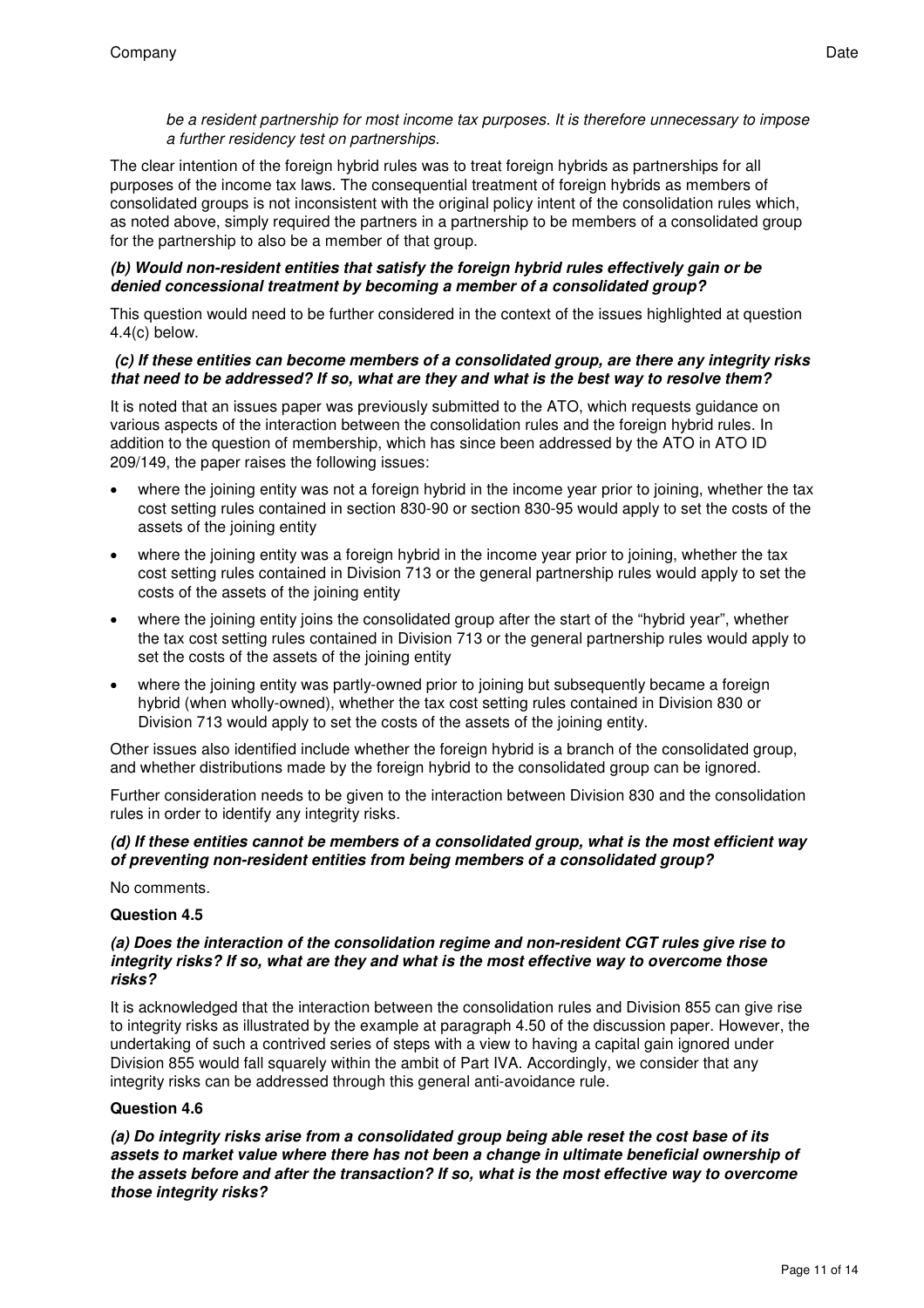The example given at paragraph 4.52 again involves a series of steps that are implemented with the sole purpose of resetting the tax cost of the purchased group's assets to their market value. Potential tax benefits would be a reduction in any capital gain if the purchased group is subsequently disposed of, increased capital allowance deductions or, once Tax Laws Amendment (2010 Measures No. 1) Bill 2010 is passed, the ability to claim deductions under proposed subsection 701-55(6) or section 716- 405. In our view, Part IVA would be sufficient to address these integrity risks.

#### **Question 4.7**

No comments.

#### **Question 4.8**

#### **(a) Are there any areas of concern that arise as a result of the interaction between the consolidation regime and the foreign currency gains and loss provisions? If so, what are the issues and how can they be resolved?**

No comments.

#### **(b) Are there any areas of concern that arise as a result of the interaction between the consolidation regime and the taxation of financial arrangement provisions? If so, what are the issues and how can they be resolved?**

We note that issues with the application of the consolidation rules to joining entities that hold hedging financial arrangements are still to be resolved.

#### **Question 4.9**

#### **The Board seeks stakeholder comment on any other areas of concern that arise as a result of the interaction between the consolidation regime and other provisions in the income tax law? If so, what are the issues and how can they be resolved?**

#### Interaction with the R&D provisions

We have highlighted under our response to question 5.1 the uncertainty that arises in relation to the interaction of the SER and inherited history rules with the R&D provisions.

#### **Earnouts**

We understand that Treasury is currently considering specific provisions for the taxation of earnout arrangements. It is not clear whether those provisions will be prospective or retrospective. In any event, there needs to be a mechanism to ensure that, since the introduction of TR 2007/D10, consolidated groups are able to take into account amounts paid under earnout arrangements at step 1 of the allocable cost amount calculation. The provision originally introduced to allow this, subsection 705-65(5B), was effectively rendered obsolete as a result of the views expressed in this draft ruling.

#### Intangible assets

The application of the consolidation rules to non-CGT assets such as customer relationships, know how and similar assets is currently unclear. A key issue is whether such assets can be treated as assets for the purposes of the consolidation rules. We recommend that consideration be given to the introduction of amendments to specifically treat these assets as assets under the consolidation rules.

## **Question 5.1**

#### **(a) What difficulties, if any, arise under the inherited history rules?**

As with the SER, the inherited history rules have given rise to uncertainty in some circumstances. The interaction of those rules with the research and development (R&D) rules in section 73B is one such example. For example, a company that is a member of a consolidated group (Group A) may have incurred expenditure for which deductions were claimed by the head company of that group under section 73B. That expenditure may have resulted in the development of an asset, say, intellectual property with a market value of \$1m. If that company leaves Group A because all of its shares are acquired by another consolidated group (Group B), a number of issues arise including:

· Does the exit history rule in subsection 701-40 treat the company as having incurred R&D expenditure and claimed R&D deductions? In this regard, section 73BAD treats a leaving entity as having actually incurred expenditure and claimed R&D deductions in relation to that expenditure for the purposes of sections 73P to 73Z (incremental R&D deductions). However, this is no similar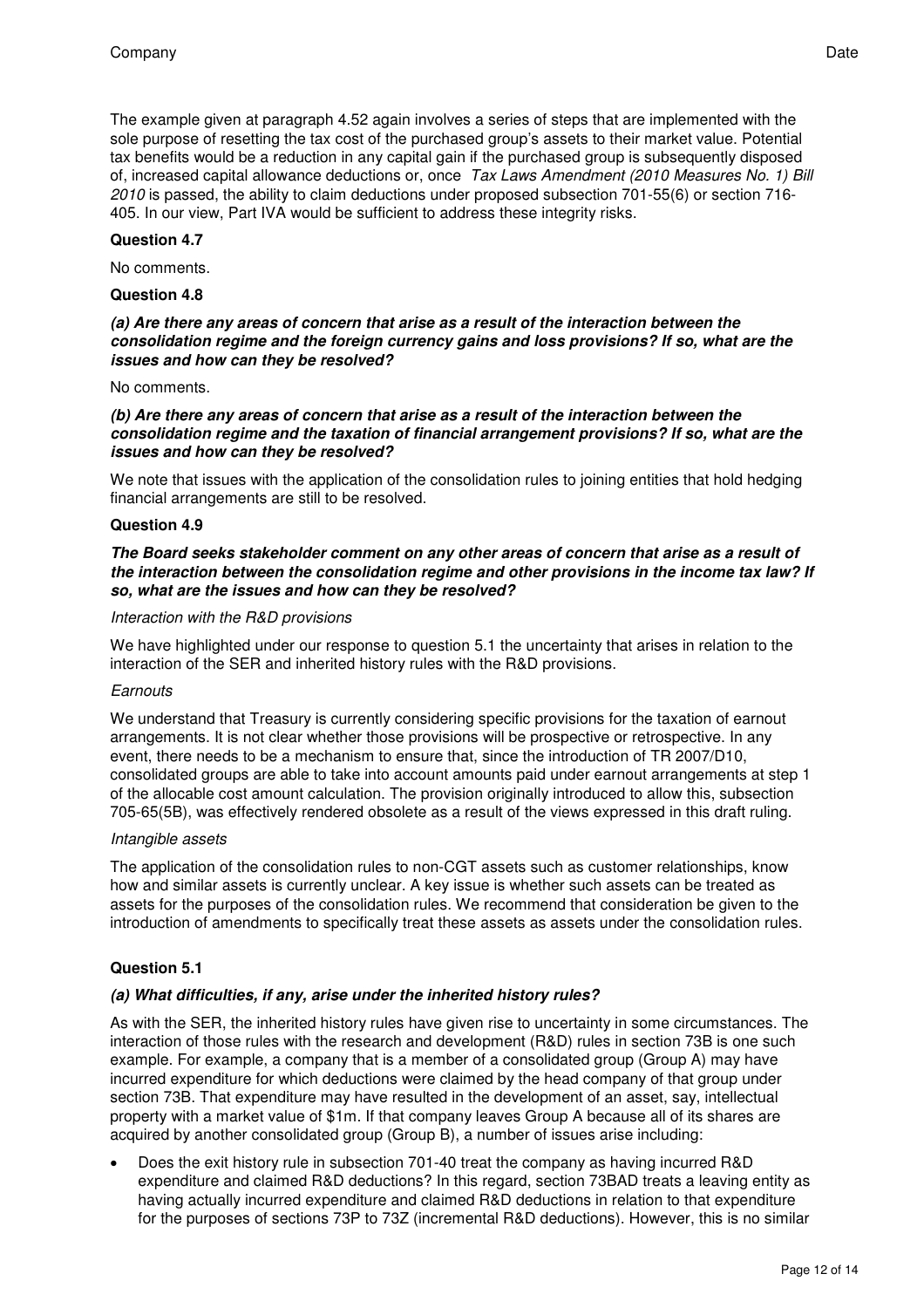provision for R&D expenditure and deductions claimed under section 73B. If the exit history rule applies to attribute the history of R&D expenditure and deductions under section 73B, why was section 73BAD considered necessary?

- Assuming the exit history rule does pick up the history of R&D expenditure and deductions under section 73B, does the entry history rule bring that history into Group B? This may depend on the nature of the asset being transferred. For example, if the intellectual property was a depreciating asset under Division 40, subsection 701-55(2) would deem it to have been acquired by the head company of Group B at the joining time. There may be an argument to that the entry history rule is overridden in such a case. However, it is not clear if the deemed acquisition under subsection 701-55(2) would operate to 'sever' the link between the asset held by Group B and the history of R&D expenditure incurred and deducted by Group A.
- The consequences of the inherited history rules are relevant to the application of provisions such as subsection 73B(27A), which include in assessable income amounts received from the disposal of, or the granting of licences in respect of, the results of R&D activities. However, that provision only applies where a deduction has been allowed or is allowable to the company under section 73B, which raises the question of whether the inherited history rules would treat the head company of Group B as having previously claimed such deductions.

#### **(b) Should the inherited history rules be modified to address those difficulties? If so, how?**

To overcome such uncertainty, consideration should be given to the specific drafting of provisions such as section 73BAD.

#### **(c) Alternatively, should the consolidation regime adopt a deemed acquisition model, using clean slate rules**

No comments.

#### **(d) How would a deemed acquisition model with clean slate rules work and what exceptions would be needed?**

No comments.

#### **(e) What transitional issues would arise if the inherited history approach was replaced by a deemed acquisition model with clean slate rules?**

No comments.

#### **(f) What compliance cost implications would arise from the adoption of a deemed acquisition model with clean slate rules?**

No comments.

#### **Question 6.1**

#### **(a) Are any aspects of the consolidation regime causing particular difficulties for small businesses?**

The consolidation rules have not been relevant for many SMEs simply because they do not operate through corporate groups. For those that do, there are a number of reasons why they have chosen not to form consolidated groups.

The complexity of, and uncertainty associated with, the rules has, in many instances, outweighed the benefits. The need to perform complex entry and exit calculations, uncertainty around the interaction between the consolidation rules and other areas of the law such as Division 152, anomalous outcomes that arose under the rules designed to preserve the pre-CGT status of membership interests are some examples of reasons why SMEs chose not to form consolidated groups. Although this meant the loss of the ability to transfer intra-group losses, SMEs have, to an extent, overcome this through management services arrangements. Furthermore, ongoing amendments to the provisions some of which apply retrospectively from 1 July 2002 have also reduced the attractiveness of the consolidation rules.

Many SMEs have very small corporate groups (as few as 2 or 3 entities) with limited intra-group transactions. The compliance cost savings that might be achieved through the treatment of those groups as a single entity for tax purposes often have not outweighed the additional compliance costs